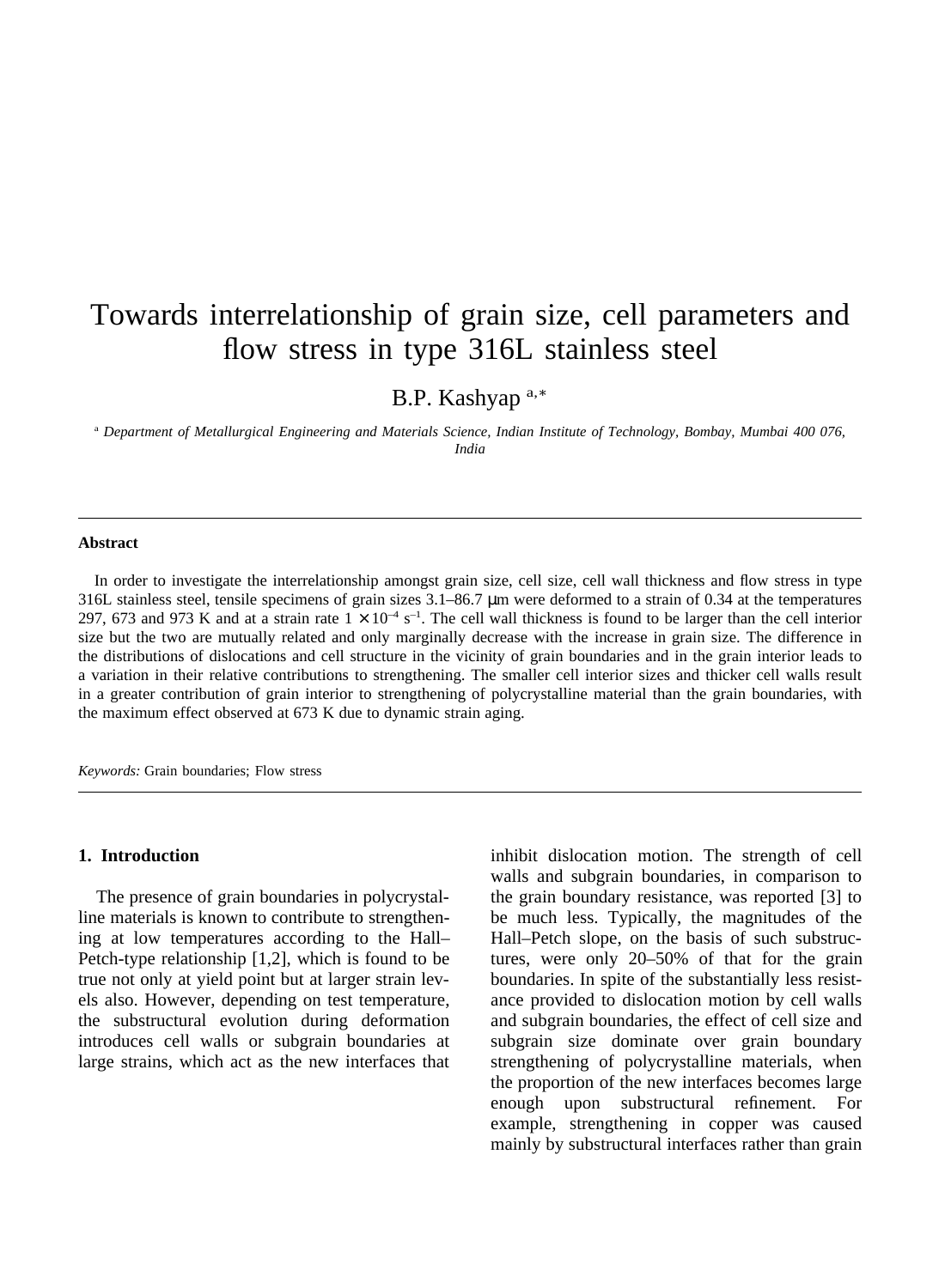2414

boundaries, when the cell/subgrain size was found to be  $0.4 \mu m$  or less [4]. It may be noted here that, unlike the grain boundary thickness of  $5-10\text{\AA}$ , the cell wall thickness varies over a wide range depending on deformation condition [5,6]. However, in the literature, only the cell size is used in relating its effect on flow stress, and often no consideration is given to the cell wall thickness. This is in spite of the fact that the cell interior and cell wall, with different dislocation densities and local stresses, are treated as composite-type material [5,7–9].

In type 316L stainless steel, substructural evolution was investigated [5,6] as a function of strain, temperature and grain size, and the flow stress, especially at lower temperatures, was reported to be dependent on cell wall thickness. The cell structure was also found to vary with grain size but the flow stress was related to grain size and the workhardening behavior only. No attempt was made to quantify the substructural parameters to relate with flow stress. In view of the cell structure developed at large strains in this material, in spite of the low stacking fault energy, it would be interesting to examine how the cell size and wall thickness depend on grain size and how they themselves influence the flow stress. Therefore, it is aimed here to examine the substructures developed at a large tensile strain and quantify the same in order to correlate with the observed flow hardening in type 316L stainless steel.

# **2. Experimental**

Type 316L stainless steel, whose composition is given elsewhere [6], was obtained in the form of 12.5 mm-thick plate. The same was rolled in several passes to 1.3 mm-thick sheet at room temperature. Tensile specimens were machined with gage length of 25.4 mm and gage width of 5.4 mm. Tensile tests were conducted at a constant true strain rate of  $1 \times 10^{-4}$  s<sup>-1</sup> with an Instron universal testing machine. Test temperatures of 297, 673 and 973 K used here were controlled to an accuracy of  $\pm 1$  K. All the specimens were deformed to a fixed strain of 0.34. Upon completion of straining, the specimens were unloaded quickly and cooled by a jet of liquid nitrogen so as to freeze the substructures developed.

In order to get the various grain sizes, the tensile specimens were annealed for 15 min to 310 h in the temperature range of 1173 to 1573 K. The methods followed for specimen preparation for optical metallography, and transmission electron microscopy (TEM) are described elsewhere [5,6]. The grain sizes were measured using a Leitz Tas Plus image analyzer and the grain sizes are reported here with an accuracy of ±5% at 95% confidence level. No twins were noted to be present in the microstructures used for measuring grain sizes. TEM specimens were examined in a JEOL 2000 FX scanning transmission electron microscope operating with an accelerating potential of 200 kV. For representing the substructures of each deformed tensile specimen, a large number of photographs were taken at suitable magnifications. The sizes of at least two hundred cell interiors and cell walls were measured individually for representing the cell size and wall thickness developed in any tensile specimen.

## **3. Results**

Tensile properties of type 316L stainless steel under the test and microstructural conditions used here were presented in detail earlier [5,6]. Specifically discussed were the Hall–Petch-type relationship and the substructural evolution as a function of strain and test temperature. For the sake of continuity, a summary of the stress–strain curves and the substructures observed from the tensile specimens of the smallest grain size of 3.1 µm and the largest grain size of 86.7  $\mu$ m, upon deformation to a strain of 34% at the three test temperatures of 297, 673 and 973 K, are presented in Figs. 1–3. As expected, the stress–strain curves, Fig. 1, show an increase in flow stress with the decreases in grain size and test temperature. The substructures, both at low, Fig.  $2(a-e)$ , and high, Fig.  $3(a-e)$ , magnifications reveal different morphology, size and distribution of cells or cell-like structures as a function of grain size and test temperature. It is apparent from the micrographs in Figs. 2 and 3 that the high dislocation-density areas, constituting the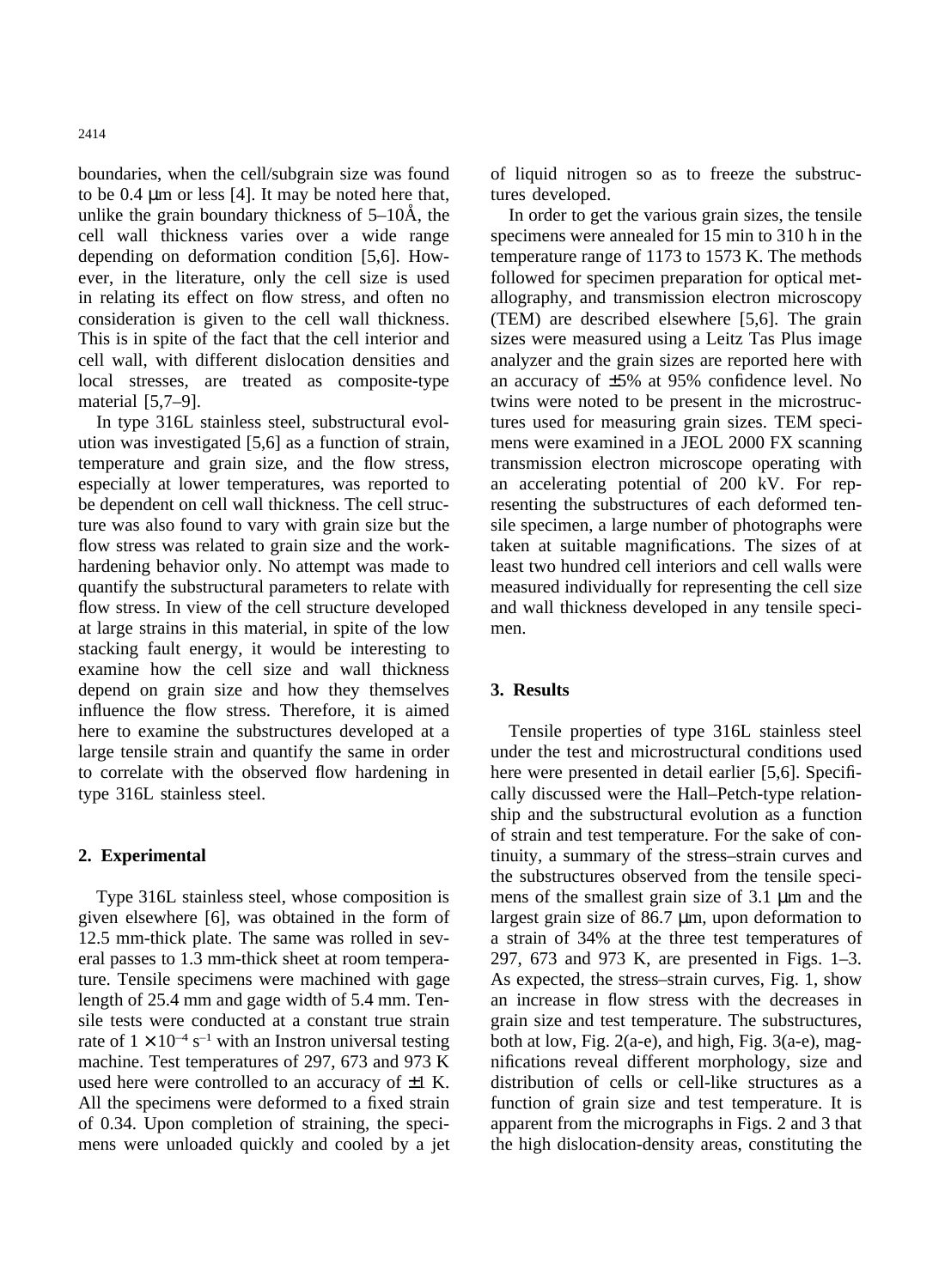

Fig. 1. True stress–true strain curves for the smallest  $(3.1 \text{ µm})$ and largest  $(86.7 \mu m)$  grain size samples deformed at three test temperatures of 297, 673 and 973 K. Flow stress is seen to increase with the decreases in grain size and test temperature.

cell wall structure, are very large. Qualitatively, the dislocation-dense area (cell wall) and dislocationlean area (cell interior) appear analogous to the constituent phases in the massive two-phase structures or the constituents of comparable volume proportions in the composite-type materials. In the present results, the cell structure, consisting of cell interior and cell wall, was quantified in an attempt to correlate with the observed flow hardening caused by plastic deformation at a fixed but large tensile strain interval, viz. from yielding  $(\epsilon =$ 0.002) to  $ε = 0.34$ .

# *3.1. Effect of grain size on flow stress and flow hardening*

Tensile specimens of different grain sizes  $(d =$ 3.1, 5.1, 7.3, 16.8, 33.1 and 86.7 µm) were deformed to the fixed strain of 34% at the true constant strain rate ( $\dot{\epsilon}$ ) of  $1 \times 10^{-4}$  s<sup>-1</sup> separately at three test temperatures (T) of 297, 673 and 973 K. From the stress–strain curves (presented in detail in ref. [6] and summarized in Fig. 1), the flow stresses at yield point, i.e.  $\varepsilon = 0.002$ , and at the terminal strain level of 0.34 are plotted in Fig. 4(a). As expected, the flow stresses at both the strain levels decrease with the increases in grain size and test temperature; the decrease being rapid in the fine grain size range up to 16.8 µm. However, the yield stresses at 673 and 973 K are not found to be different but, at the same temperatures, the flow stresses at  $\epsilon = 0.34$  are quite different. As reported earlier [6], the analysis of flow stress as a function of grain size at both the strains were found to fol-

low the Hall–Petch-type relationship [1,2]. Plotted in Fig. 4(b) are the differences in flow stresses ( $\Delta \sigma$ ) between  $\epsilon = 0.34$  ( $\sigma_{0.34}$ ) and  $\epsilon =$ 0.002 ( $\sigma_{0.002}$ ) as a function of grain size. At 297 K,  $\Delta \sigma$  is found to decrease with the increase in grain size whereas the same increases with grain size at the higher test temperatures. Both the yield stress and flow stress at  $\varepsilon = 0.34$  vary with grain size but the nature of variation in flow stress between these limiting strains should depend on substructure development. The nature of substructure evolution during plastic deformation depends on initial structure, which involves grain as well as substructure. Since the effect of initial structure is reflected through the yield stress values, the effect of grain size on flow hardening in terms of the evolved substructure can be best realized by normalizing  $\Delta \sigma$  with the corresponding values of  $\sigma_{0.002}$ . It may be noted here that substructural evolution also occurs in the microyielding region but its effect gets integrated at macroyielding. In view of this, the plot of normalized flow hardening  $(\Delta \sigma / \sigma_{0.002})$  as a function of grain size is also included in Fig. 4(b). It is seen that  $\Delta\sigma/\sigma_{0.002}$ increases with grain size at all the test temperatures but, this time, the curve at 673 K shows the maximum flow hardening behavior.

# *3.2. Effect of grain size on cell structure*

TEM specimens prepared from the tensile specimens, deformed to  $\varepsilon = 0.34$  at  $\dot{\varepsilon} = 1 \times 10^{-4}$  s<sup>-1</sup> and  $T = 297, 673$  and 973 K, were examined to find the effects of grain size and test temperature on cell interior size  $(d_{ci})$  and cell wall thickness  $(d_w)$ . The TEM micrographs in Figs. 2 and 3 illustrate the substructures obtained at low and high magnifications, respectively, as a function of grain size  $(a-b, c-d, and e-f$  for grain sizes of 3.1  $(a,c,e)$  $86.7$  (b,d,e)  $\mu$ m) and test temperature (a-c-e and bd-e for T = 297 (a,b) –673 (c,d) –973 (e,f) K). The histograms of cell interior size and wall thickness were obtained for all the grain sizes (3.1, 5.1, 7.3, 16.8, 33.1 and 86.7  $\mu$ m) but for the sake of clarity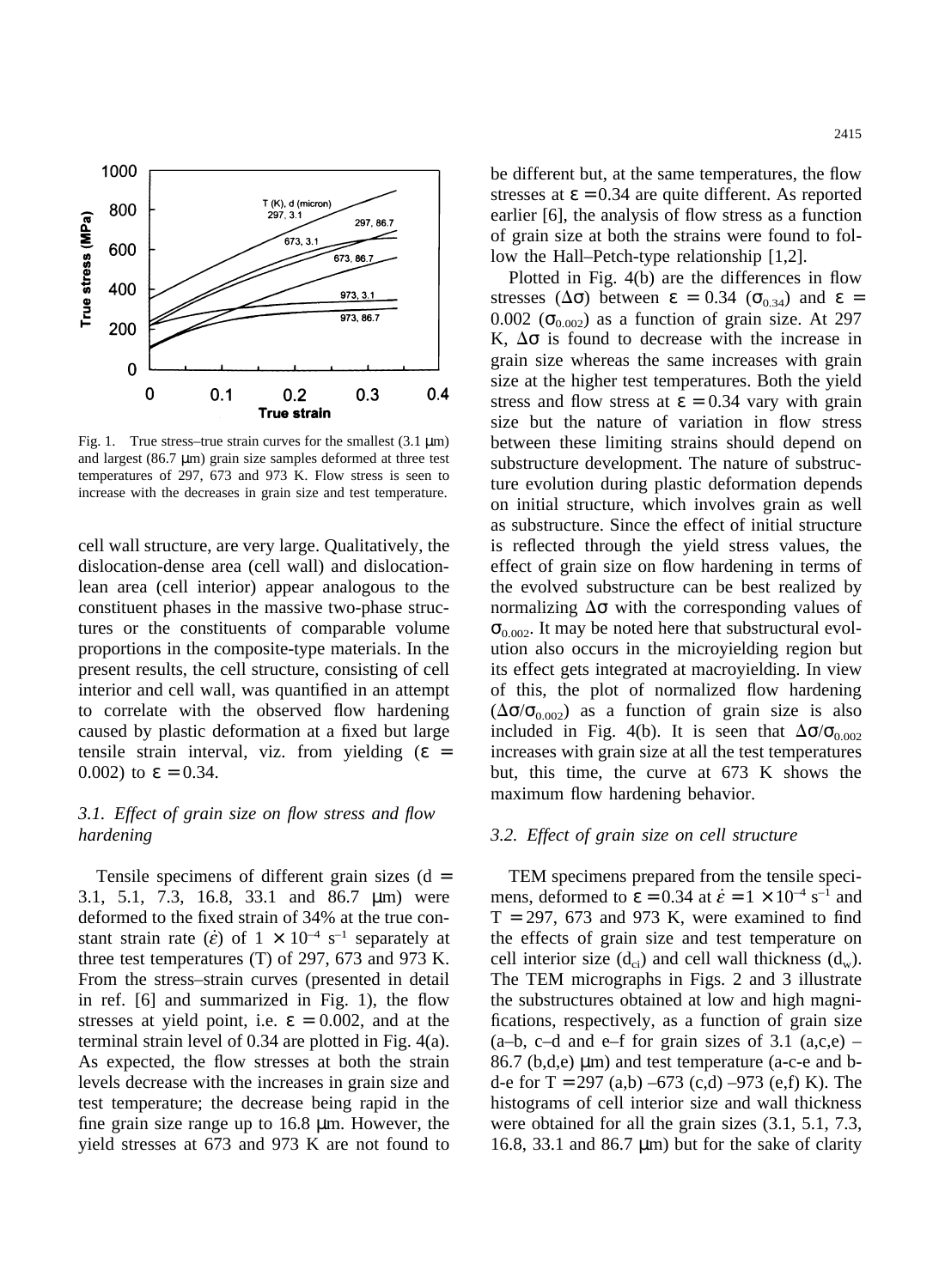

Fig. 2. Substructures developed in tensile specimens of the smallest (3.1 µm; a,c,e) and largest (86.7 µm; b,d,f) grain sizes upon deformation to  $\varepsilon = 0.34$  at three test temperatures of 297 (a,b), 673 (c,d) and 973 K (e,f). It is seen that the dislocations occupy large proportions of area, constituting thick cell walls. (Low magnification).

in presentation of histograms the same are given for only three grain sizes of 3.1, 7.3 and 86.7  $\mu$ m in Fig. 5(a–f). These grain sizes were selected because the variation in stress as a function of grain size (Fig. 4(a)) is rapid in the lower grain size range and sluggish in the upper grain size range. The histograms are found to exhibit frequency peaks towards the minimum values of  $d_{ci}$ and  $d_w$ . The  $d_{ci}$  and  $d_w$  size-range broadening is seen to be more for finer grain size than that for

coarser grain size. Also, the frequency values for both  $d_{ci}$  and  $d_w$  are generally larger for the finer grain size than that for the coarser grain size. At 673 K, the frequency of finer cells appears to be greater than that at other temperatures. Also, there appears a wider variation in the wall thickness than the cell interior size, suggesting the formation of a large number of cells with thicker walls.

An attempt was made to plot the mean cell interior size and the mean wall thickness as a func-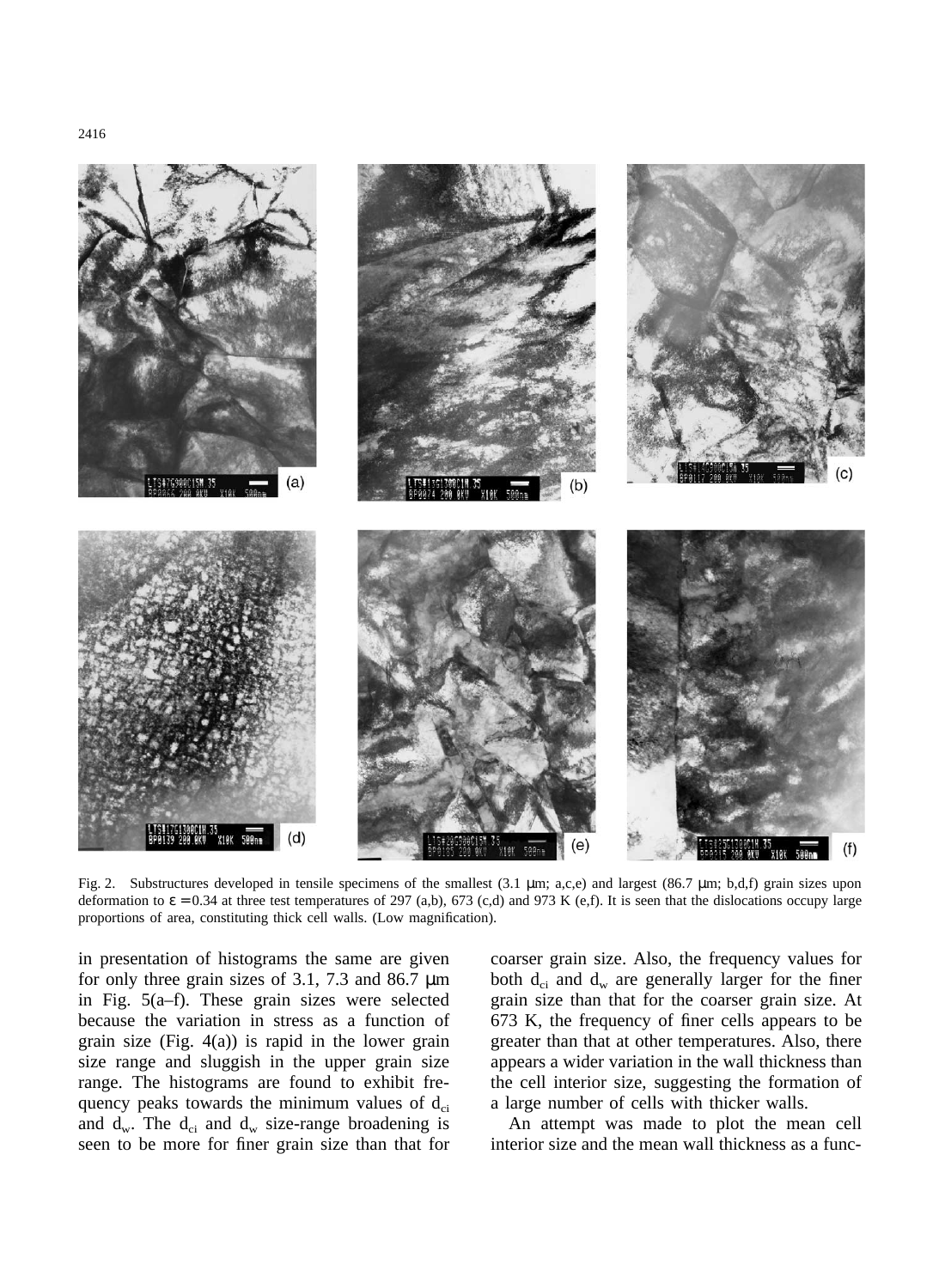

Fig. 3. Substructures developed in tensile specimens of the smallest (3.1 µm; a,c,e) and largest (86.7 µm; b,d,f) grain sizes upon deformation to  $\varepsilon = 0.34$  at three test temperatures of 297 (a,b), 673 (c,d) and 973 K (e,f). It is seen that the dislocations occupy large proportions of area, constituting thick cell walls. (High magnification).

tion of grain size but, as seen in Fig. 6(a), the scatter in the data does not suggest any definite relationship. However, in general the values of wall thickness are noted to be greater than the cell interior sizes. Further, the cell interior sizes and wall thickness were normalized by the grain size, and the same were plotted as a function of grain size. Irrespective of test temperatures, the normalized cell interior size  $(d_{ci}/d)$  and the normalized

wall thickness  $(d_w/d)$  were found to decrease with the increase in grain size. Since the  $(d_{ci}/d)$  data at different test temperatures were found to be overlapping, all these data were plotted together as a function of grain size in Fig. 6(b). Also included in this figure is the plot of normalized cell wall thickness as a function of grain size. The two curves are found to be identical except that the curve for  $(d_w/d)$  is slightly above that for  $(d_{ci}/d)$ .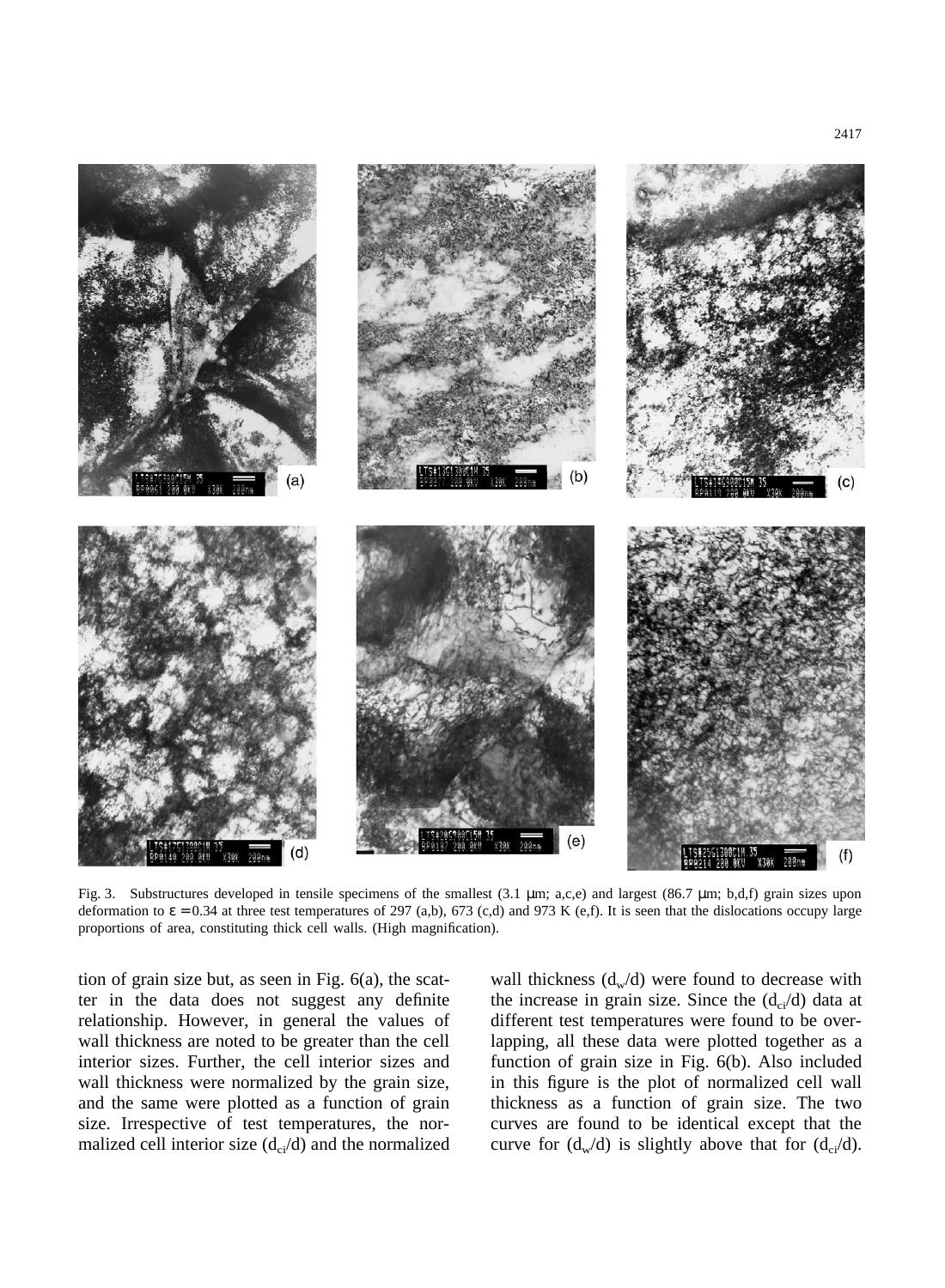

Fig. 4. Effect of grain size on: (a) flow stresses at yielding (ε  $= 0.002$ ) and  $\varepsilon = 0.34$ , (b) stress increment (flow hardening)  $Δσ over a large strain (between ε = 0.002 and ε = 0.34)$  and the same normalized ( $\Delta \sigma / \sigma_{0.002}$ ) by yield stress. As expected, the flow stress decreases with increasing grain size but the extent and nature of flow hardening are sensitive to test temperature.

For both the normalized cell size and wall thickness, their variation with grain size could be represented by

 $(d_{ci}/d) = 0.275d^{-1.04}(R^2 = 0.97)$  (1a)

$$
(d_w/d) = 0.324d^{-1.04}(R^2 = 0.95)
$$
 (1b)

where  $\mathbb{R}^2$  is the regression coefficient of the powerlaw fit of the data. Thus, although the cell size and wall thickness per se do not appear to be distinctly dependent on grain size (Fig. 6(a)), the normalized values of these substructural parameters are systematically sensitive to grain size, as brought out by Fig. 6(b). Therefore, the data in Fig. 6(a) are not truly scatter but they reflect somewhat systematic dependence of cell size and wall thickness on grain size, which could be delineated only by the type of plot given in Fig. 6(b). The above equation also reveals that the cell size and wall thickness, although poorly sensitive to grain size ( $d_{ci} \propto d^{-0.04}$ ) and  $d_w \propto d^{-0.04}$ ), remain within a fixed size range of 0.15 to 0.50.

Since the cell interior and the cell walls constitute microduplex-type or composite-like structure, an attempt was made to relate the cell interior size and wall thickness. A plot of normalized wall thickness as a function of normalized cell interior size is presented in Fig. 7. The interrelationship between the two can be expressed by the equations of type:

$$
d_w/d = m(d_{ci}/d) + c \tag{2}
$$

where m is the slope and c is the intercept of the straight line of the plot between  $(d_w/d)$  and  $(d_{ci}/d)$ . The values of m and c, along with the regression coefficient  $(R<sup>2</sup>)$ , at the three test temperatures investigated here are listed in Table 1. It is noted that the sensitivity of the normalized wall thickness to the normalized cell size is maximum  $(m = 1.79)$ at intermediate test temperature and minimum (m  $= 0.79$ ) at the highest test temperature of 973 K. The values of intercepts in all the cases are nearly zero, which indicates that the cell interior size and the wall thickness are very small fractions of the grain size in the coarse-grained materials.

# *3.3. Interrelation between flow hardening and cell parameters*

The normalized stress increment by deformation to  $\epsilon = 0.34$ , viz. ( $\Delta \sigma / \sigma_{0.002}$ ) was plotted as a function of normalized cell interior size  $(d_{ci}/d)$ , normalized wall thickness  $(d_w/d)$ , and the average of normalized cell interior size and normalized wall thickness as shown in Figs. 8, 9 and 10, respectively. It is seen that the normalized flow hardening decreases linearly with the increase in  $(d_{ci}/d)$  and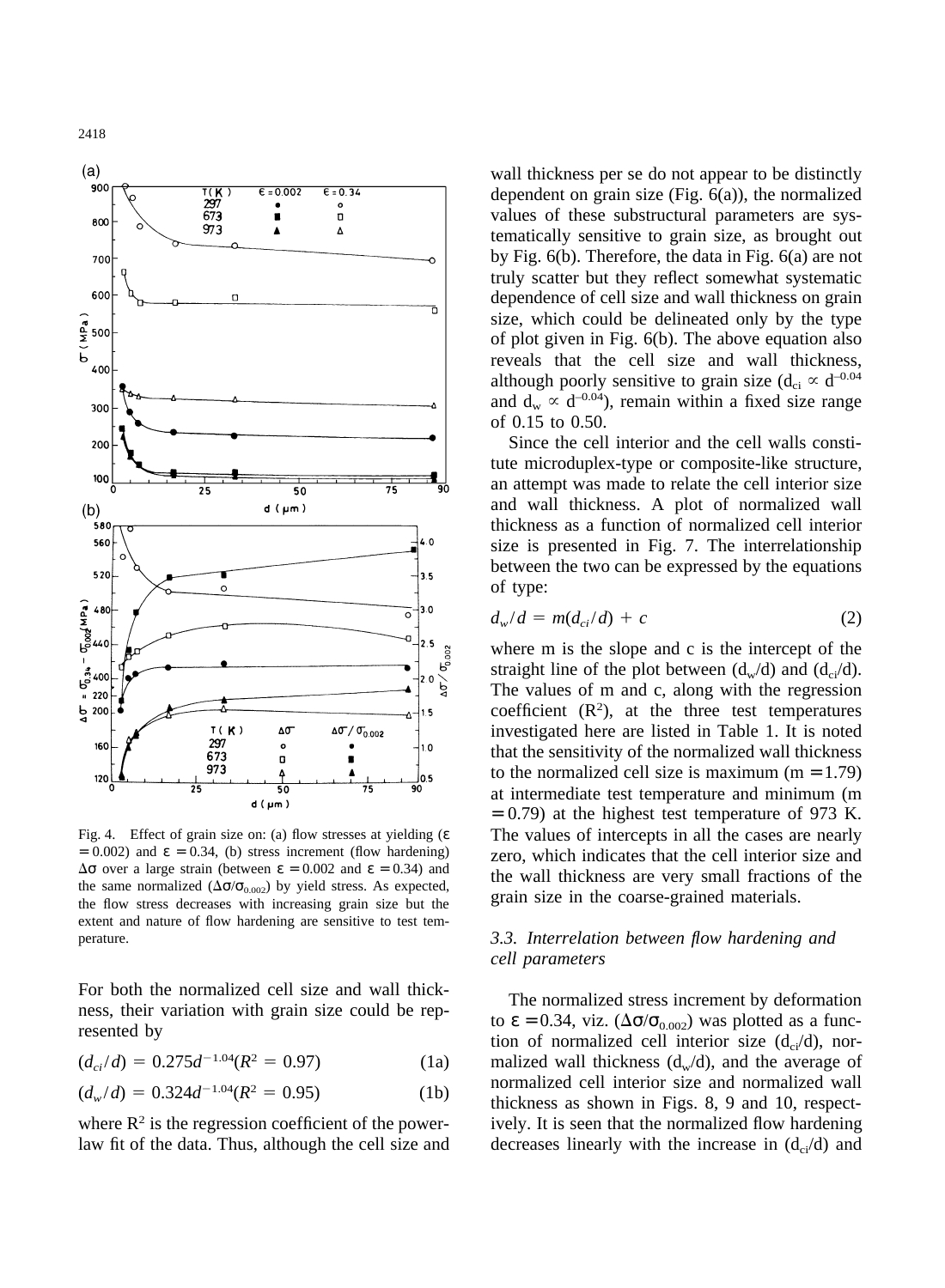

Fig. 5. Histograms of cell interior size (a,c,e) and cell wall thickness (b,d,f) for the specimens of different grain sizes deformed to  $\varepsilon = 0.34$  at test temperatures of 297 K (a,b), 673 K (c,d) and 973 K (e,f). Higher frequencies are seen towards the finer sizes of cell interior and cell wall.

(d<sub>w</sub>/d). Thus, the relationship between ( $\Delta \sigma / \sigma_{0.002}$ ) and (d<sub>ci</sub>/d), between ( $\Delta \sigma / \sigma_{0.002}$ ) and (d<sub>w</sub>/d), and between  $(\Delta \sigma / \sigma_{0.002})$  and  $((d_{ci} + d_w)/d)$  can be written as

$$
(\Delta \sigma / \sigma_{0.002}) = -m'(d_{ci}/d) + c'
$$
 (3a)

$$
(\Delta \sigma / \sigma_{0.002}) = -m''(d_w/d) + c''
$$
 (3b)

$$
(\Delta \sigma / \sigma_{0.002}) = -m' \, ''((d_{ci} + d_w)/d) + c' \, '' \qquad (3c)
$$

with the values of slopes  $(m', m'''$  and m'") and intercepts (c', c" and c'") listed in Table 2, along with the values of regression coefficients  $\mathbb{R}^2$ . It is found that the sensitivity of normalized flow hardening on normalized cell size (m') is highest at the intermediate test temperature whereas the highest sensitivity of normalized flow hardening on normalized wall thickness (m") exists at the highest test temperature of 973 K. The ratio of the maximum to the minimum values of m' is found to be 4.1 and the same for m" is found to be 3.9.

#### **4. Discussion**

The decreases in yield stress and flow stress at  $\epsilon$  = 0.34 with the increase in grain size, as seen in Fig. 4(a), were found [6] to follow the H–P-type relationship [1,2], viz.

$$
\sigma(\varepsilon) = \sigma_o(\varepsilon) + k(\varepsilon)d^{-0.5}
$$
 (4)

The values of friction stress  $(\sigma_0)$  and the H–P slope k at  $\epsilon = 0.002$  and 0.34 are listed in Table 3.

While the first part on the right hand side  $(\sigma_0)$ of eq. (4) represents the friction stress in the grain interior, the second part  $k(\varepsilon)d^{-0.5}$  represents the stress component for the given grain size due to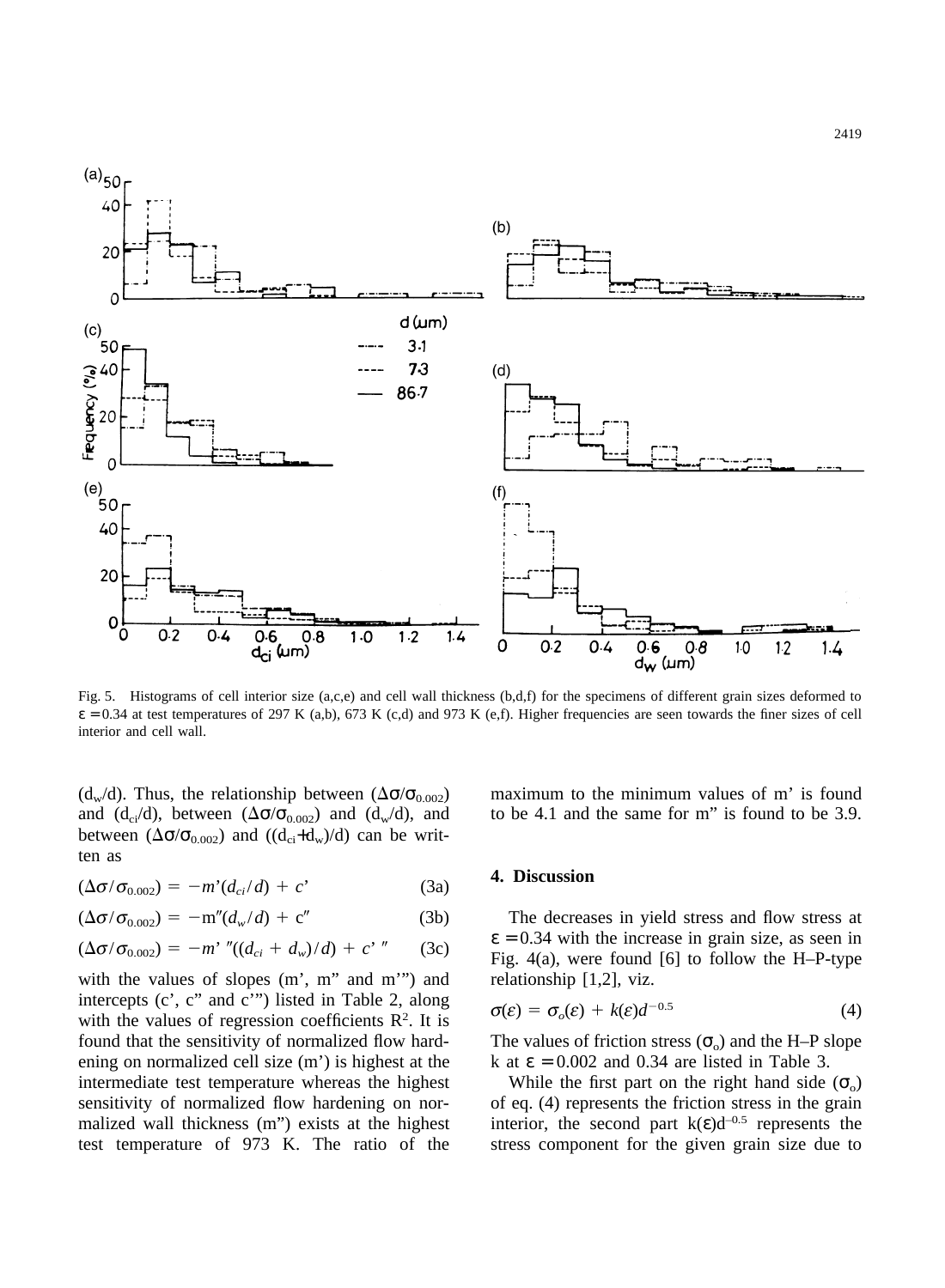

Fig. 6. Plot of (a) cell interior size  $(d_{ci})$  and wall thickness  $(d_w)$ , (b) normalized cell interior size  $(d_{ci}/d)$  and normalized cell wall thickness  $(d_w/d)$  as a function of grain size (d) at three test temperatures. In general,  $d_w$  is greater than  $d_{ci}$ . The two appear as scatter in relation to grain size but, when plotted in a normalized form, a systematic dependence on grain size emerges.

grain boundary resistance. The H–P parameters, based on the yield stress values for different grain sizes, denote the effect of initial microstructures, including the contribution of dislocations over the microyielding range. The same upon deformation to the strain of 0.34 will further include the effect of substuctural changes. The ratio of the flow stress increment  $\Delta \sigma$  at  $\varepsilon = 0.34$  to that at yield is found to increase with grain size (Fig. 7(b)), which reflects that the work hardening rate ( $\Delta\sigma$  divided by  $\Delta \epsilon = 0.34 - 0.002$ ) in the grain interior is more than that in the grain boundary region. The values of  $\sigma_{0,0.34}/\sigma_{0,0.002}$  in Table 3 ranges between 4 and 7 whereas  $k_{0.34}/k_{0.002}$  ranges between 0.3 and 1.6.



Fig. 7. Plot of normalized cell wall thickness  $(d_w/d)$  as a function of normalized cell interior size  $(d_{ci}/d)$  at three test temperatures. The two cell parameters are interrelated.

Table 1 Values of m, c and  $\mathbb{R}^2$  of the straight lines (eq. (2)) relating  $(d_w/d)$  and  $(d_w/d)$  at different test temperatures

| T(K) | m    | c                     | $\mathbb{R}^2$ |  |
|------|------|-----------------------|----------------|--|
| 297  | 1.41 | $5.5 \times 10^{-3}$  | 0.99           |  |
| 673  | 1.79 | $-7.3 \times 10^{-3}$ | 0.98           |  |
| 973  | 0.79 | $5.4 \times 10^{-3}$  | 0.93           |  |



Fig. 8. Variation in normalized stress increment ( $\Delta \sigma / \sigma_{0.002}$ ) as a function of normalized cell interior size  $(d_n/d)$  at three test temperatures. The maximum sensitivity of the property on structure is obtained at the temperature (673 K) of dynamic strain aging.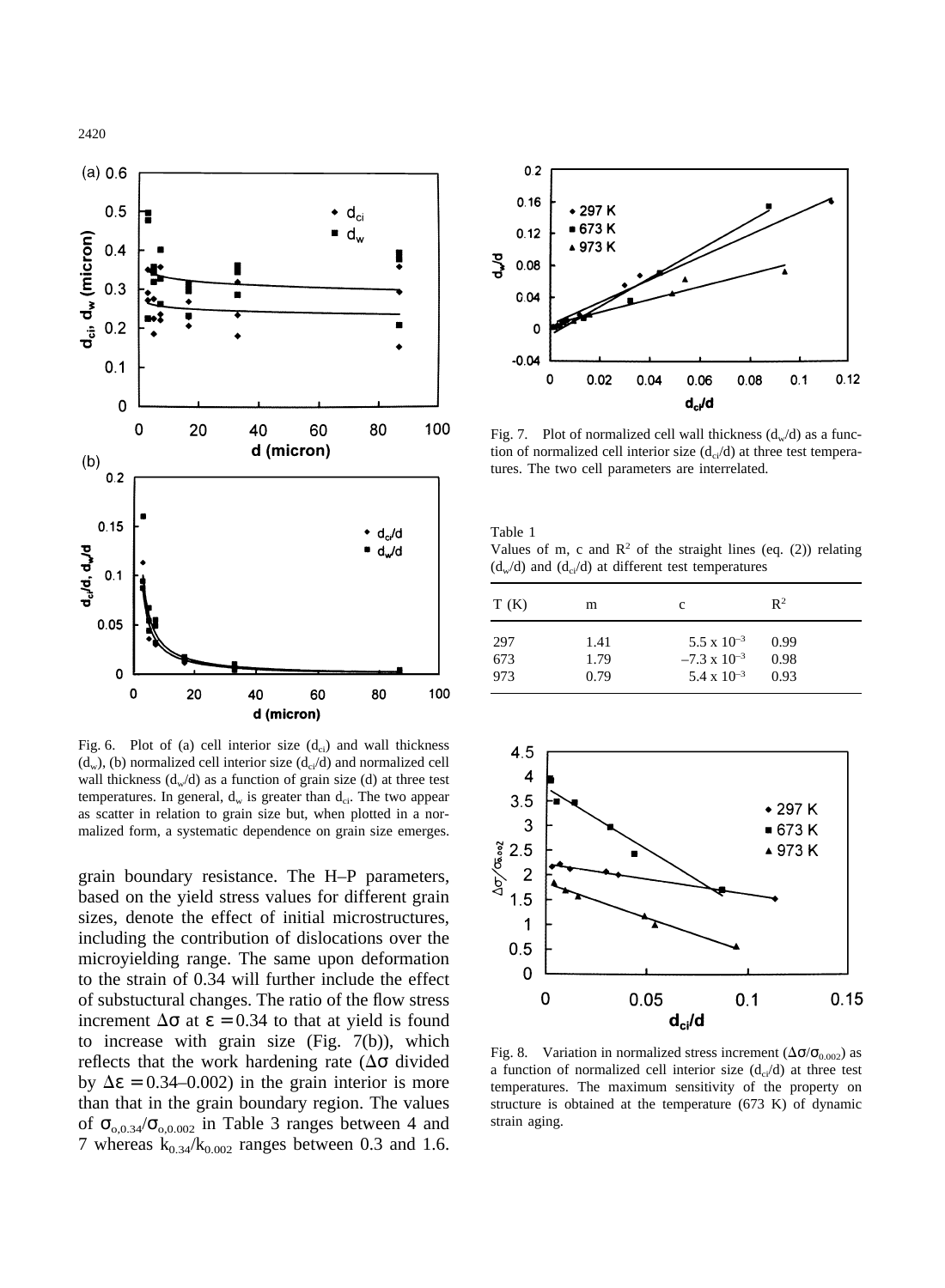

Fig. 9. Variation in normalized stress increment  $(\Delta \sigma / \sigma_{0.002})$  as a function of normalized cell wall thickness  $(d_w/d)$  at three test temperatures. The maximum sensitivity of the property on structure is obtained at the temperature (673 K) of dynamic strain aging.



Fig. 10. Variation in normalized stress increment  $(\Delta \sigma / \sigma_{0.002})$ as a function of normalized cell wall thickness and cell interior size combined  $((d_{ci} + d_w)/d)$  at three test temperatures. The maximum sensitivity of the property on structure is obtained at the temperature (673 K) of dynamic strain aging.

The highest values of  $\Delta\sigma/\sigma_{0.002}$  at 673 K, rather than at 297 K, can be attributed to the enhanced dislocation density due to dynamic strain aging [5,6] at this temperature, which is seen in the form of the highest frequency of the finer cell interior sizes (Fig. 5(c)). In the absence of work hardening, there does not appear any significant difference in the effect of grain size on yield stress at 673 and 973 K (Fig. 4(a)). The anomaly of the comparable

| ۰ | ٧<br>× |  |
|---|--------|--|
|   |        |  |

Values of slopes (m', m", m'"), intercepts (c', c", c"') and regression coefficients  $(R^2)$  according to eqs. (3a, b and c)

| Parameters            | T(K) |       |       |
|-----------------------|------|-------|-------|
|                       | 297  | 673   | 973   |
| Eq. $(3a)$            |      |       |       |
| m'                    | 6.08 | 24.96 | 13.83 |
| $\mathbf{c}^{\prime}$ | 2.22 | 3.75  | 1.83  |
| $R^2$                 | 0.98 | 0.96  | 0.99  |
| Eq. $(3b)$            |      |       |       |
| $m$ "                 | 4.24 | 13.64 | 16.63 |
| $c$ "                 | 2.23 | 3.64  | 1.89  |
| $R^2$                 | 0.96 | 0.93  | 0.97  |
| Eq. $(3c)$            |      |       |       |
| m''                   | 2.51 | 8.86  | 7.69  |
| $c$ "                 | 2.23 | 3.68  | 7.70  |
| $R^2$                 | 0.97 | 0.95  | 1.00  |

Table 3

Values of the Hall–Petch parameters,  $\sigma_0$  (MPa) and k (MPa  $\mu$ m<sup>-0.5</sup>) at vielding and at the terminal strain at the three test temperatures

| H-P Parameters                     | T(K)<br>297 | 673    | 973    |
|------------------------------------|-------------|--------|--------|
| $\sigma_{0}(\epsilon = 0.002)$     | 175.67      | 76.82  | 75.38  |
| $k(\epsilon = 0.002)$              | 279.95      | 252.96 | 232.19 |
| $\sigma_{0}(\epsilon = 0.34)$      | 641.87      | 543.10 | 303.29 |
| $k(\epsilon = 0.34)$               | 455.52      | 163.53 | 76.26  |
| $\sigma_{0.0.34}/\sigma_{0.0.002}$ | 3.65        | 7.07   | 4.02   |
| $k_{0.34}/k_{0.002}$               | 1.63        | 0.65   | 0.33   |

levels of yield stress at these two temperatures emerges from the two opposing effects. As reported earlier [5], the temperature of 673 K is noted to be an intermediate temperature in the range of the dominance of dynamic strain aging, whereas the temperature of 973 K falls in the transition between athermal and high-temperature regions of the stress vs temperature plot. It is a coincidence of temperatures taken here that the increasing stress due to dynamic strain aging becomes equal to the decreasing stress due to thermally activated process.

It is interesting that the flow stress increment between yield point and the strain of 0.34, viz.  $\Delta\sigma$  $=$   $\sigma_{0.34}$  – $\sigma_{0.002}$ , decreases with the increase in grain size at 297 K but the same increases with grain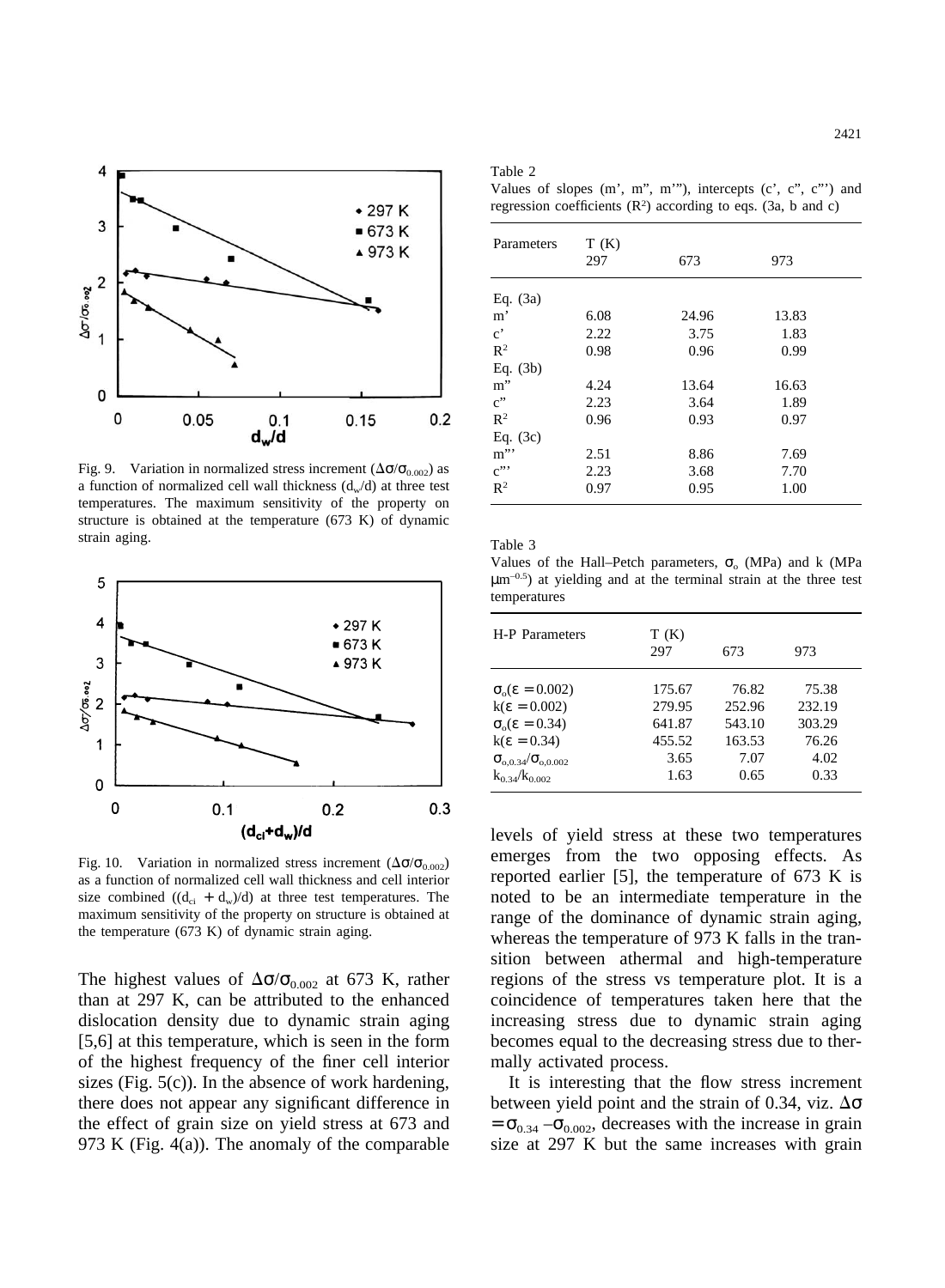size at the higher temperatures. This behavior can be explained by the strain hardening in the grain interior and grain boundary regions as follows.

The values of  $\Delta \sigma = \sigma_{0.34} - \sigma_{0.002}$  were obtained from the stress values at  $\varepsilon = 0.34$  and  $\varepsilon = 0.002$ . Each of these stresses is contributed by the strengths of grain interior  $(\sigma_0)$  and grain boundaries (k), with the proportion of the latter changing with grain size (kd<sup>-0.5</sup>). Thus,  $\Delta \sigma$  will also have two components of increment — one due to grain interior  $(\Delta \sigma_0)$  and the other due to grain boundaries  $(\Delta k)$ . The contributions of grain interior and grain boundaries are encompassed in the H–P-type relationship; and so  $\Delta\sigma$  can be expressed as

$$
\Delta \sigma = \Delta \sigma_o + \Delta k d^{-0.5} \tag{5}
$$

Here  $\Delta\sigma_0$  and  $\Delta k$  are the differences in the values of  $\sigma_0$  and k between  $\epsilon = 0.34$  and  $\epsilon = 0.002$ . The ratio of the increase in the strengths of grain interior between these two strains  $(\Delta \sigma_0)$  to  $\sigma_0$  at yield (i.e.,  $\Delta\sigma_{\rm o}/\sigma_{\rm ov}$ ) were determined to be 2.65, 6.07 and 3.02 at  $T = 297, 673$  and 973 K, respectively. The corresponding ratios of the H–P slope (i.e.,  $\Delta k/k_v$ ) were determined to be 0.63, -0.35 and –0.67, at the respective temperatures. This reveals that whereas the increment in grain boundary-strengthening  $\Delta k/k_v$  is positive of magnitude 0.63 at the temperature of 297 K, there occurs relative grain boundary softening at the higher temperatures. Therefore, the decreasing volume fraction of grain boundary area with the increasing grain size leads to a decrease in the contribution of grain boundary-strengthening component to  $\Delta\sigma$ . Perhaps this is the reason that  $\Delta\sigma$  decreases with the increase in grain size, as seen at  $T = 297$  K in Fig. 4(b). On the basis of similar consideration, the negative values of  $\Delta k/k_v$  at T = 673 and 973 K lead to the increase in  $\Delta\sigma$  with grain size. Unlike the nature of the variation in  $\Delta\sigma$  emerging predominantly from the role of grain boundaries, the variation in  $\Delta \sigma / \sigma_{0.002}$  is dominated by the substructural changes that occur in the grain interior. This is because of the fact that  $\sigma_{0.002}$  includes the primary effect of the difference in grain sizes, and the numerator  $\Delta \sigma$  subscribes to the flow stress beyond the direct effect of grain size.

Knowing the values of the H–P parameters  $\sigma_{\rm o}$ and k as given in Table 3 at  $\varepsilon = 0.34$  and  $\varepsilon = 0.002$ , and by taking their differences between these two strains, the contributions to strengthening by grain interior ( $\Delta \sigma$ ) and grain boundaries ( $\Delta k$  d<sup>-0.5</sup>) were determined according to eq. (5). Although the differences in the magnitudes of the H–P parameters  $(\Delta \sigma_{0})$  and  $(\Delta k)$  are constant at a given temperature, the relative contributions to strengthening by grain interior ( $\Delta \sigma_0$ ) and grain boundaries ( $\Delta k$  d<sup>-0.5</sup>) vary as a function of grain size. Plotted in Fig.  $11(a-c)$ , as a function of grain size, is the ratio of the increments in the strengthening caused by grain interior to grain boundaries on the strain increment of 0.34–0.002. Also included is such a plot at the yield point. It is seen that with the increasing grain size, plastic deformation to  $\varepsilon = 0.34$  results in a greater increment of grain interior strengthening than the grain boundary strengthening, with the ratio ( $\Delta \sigma$ <sub>o</sub>/ $\Delta k$  d<sup>-0.5</sup>) increasing from 4.7 for d = 3.1  $\mu$ m to 24.7 for d = 86.7  $\mu$ m at T = 297 K. The relative increase in strengthening by a factor of  $24.7/4.7 = 5.3$  is related to the grain sizes (d<sub>1</sub> and  $d_2$ ) by  $(3.1/86.7)^{-0.5}$  or  $(d_1/d_2)^{-0.5}$ . Since the ratio of the increment of grain interior strengthening to grain boundary strengthening depends on grain size alone at a given temperature, the same ratio of 5.3 for the smallest and the largest grain sizes investigated here is obtained at other test temperatures of 673 and 973 K. However, the magnitudes of  $(\Delta \sigma_{0}/\Delta k \ d^{-0.5})$  themselves vary with temperature through the temperature sensitivity of the H–P parameters. The plot of  $\sigma_{oy}/k_y$  at yield as a function of grain size also leads to a similar conclusion. It may be also noted that the negative values of  $\Delta k$ at 673 and 973 K result in an inverse dependence on grain size of the relative grain interior to grain boundary strengthening  $(\Delta \sigma / \Delta k \ d^{-0.5})$ .

The plot of normalized stress increment  $\Delta\sigma/\sigma_{0.002}$  as a function of normalized cell interior size  $d_{ci}/d$  (Fig. 8), normalized wall thickness  $d_w/d$ (Fig. 9) and the average cell parameter  $((d_{ci} +$  $d_w/2$ ) (Fig. 10) supports the common fact that the refinement in substructure increases the strength of materials. The maximum sensitivity of normalized stress increment on structural parameter seen at 673 K may be due to the further effect of dynamic strain aging. An attempt was made to explore the source of relative contributions to strengthening  $(\Delta \sigma_{o}/\Delta k \ d^{-0.5})$  in terms of substructures and grain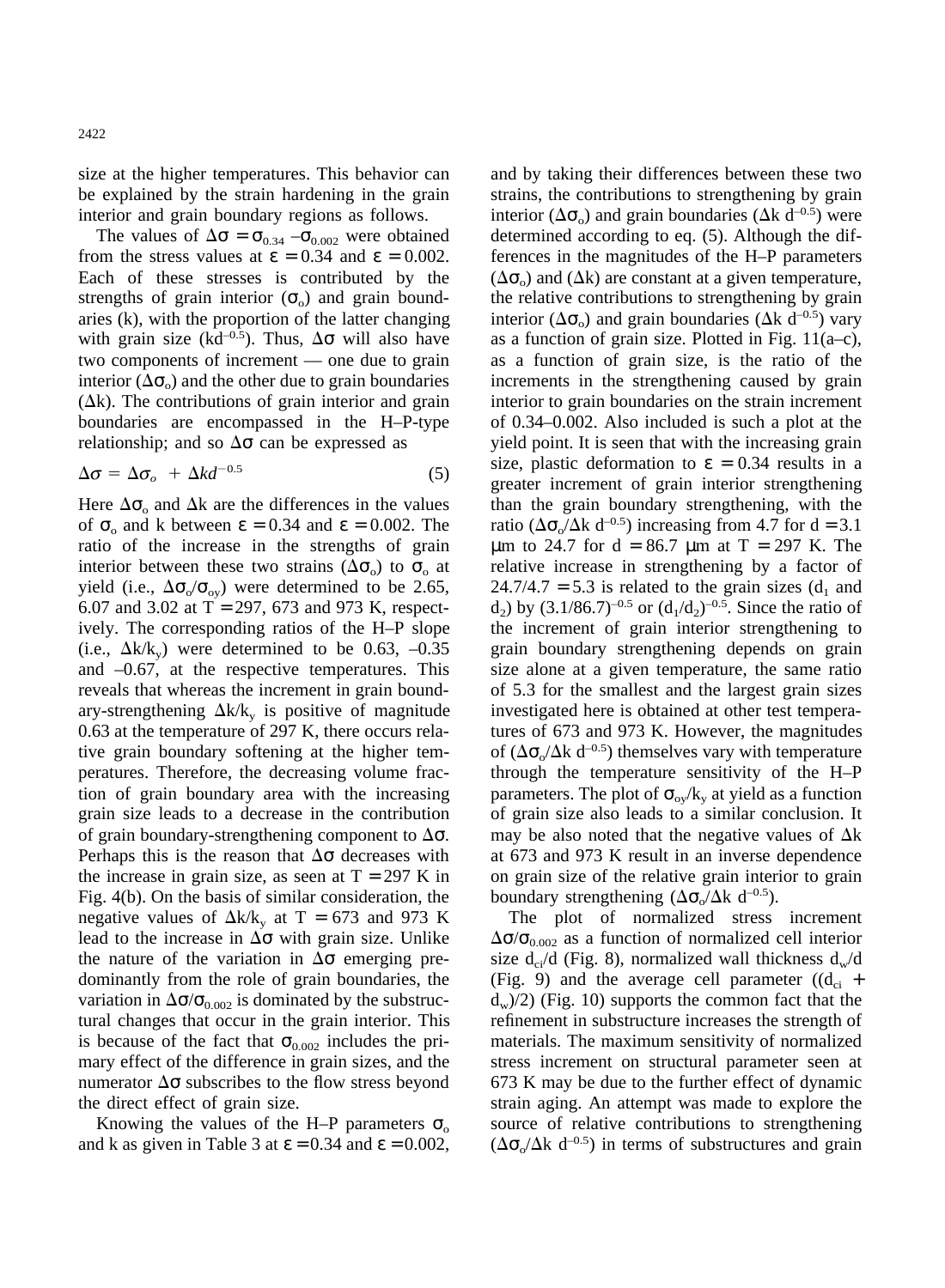

Fig. 11. Ratio of the strengthening contributions of grain interior to grain boundaries ( $\Delta \sigma_o / \Delta k$  d<sup>-0.5</sup> being denoted by  $\Delta\sigma_{GI}/\Delta\sigma_{GB}$  here) on strain increment of 0.34–0.002 plotted as a function of grain size at three test temperatures (T, K): (a) 297, (b) 673, (c) 973. Also plotted is the ratio of the strength of grain interior to grain boundaries at yield point  $(\sigma_{oy}/(k_y \text{ d}^{-1}))$ <sup>0.5</sup>), being denoted by  $\sigma_{\text{GIV}}/\sigma_{\text{GBY}}$  here). Whereas at 297 K,  $(\Delta \sigma$   $(\Delta k \ d^{-0.5}))$  is positive and increases with grain size, at other temperatures, the same decreases with increase in grain size. The difference between the two curves also increases with grain size.

size. Since no cells were formed at yielding, the stress increment upon deformation to the strain of 0.34 should be related to the dimensions of cell interior and cell wall that developed by this strain increment. However,  $\Delta\sigma_{\rm o}$ , obtained from the difference in the H–P parameter  $\sigma_0$  at the two strains and so also  $\Delta k$ , do not depend on grain size but the relative contributions of grain interior and grain boundary strengthening depend on grain size. The increase in  $(\Delta \sigma_0 / \Delta k \ d^{-0.5})$  with grain size should, therefore, be attributed to some substructural parameters. Fig. 12 shows a plot of  $(\Delta \sigma_0 / \Delta k \ d^{-0.5})$  as a function of normalized cell parameter  $(d_{ci} + d_w)/d$ , following a logarithmic relationship as given below.

$$
(\Delta \sigma_o / \Delta k d^{-0.5}) = m_1 \ln((d_{ci} + d_w)/d) + c_1 \tag{6}
$$

The values of  $m_1$  and  $c_1$  at the test temperatures investigated are listed in Table 4. It is found that  $(\Delta \sigma_o / \Delta k \ d^{-0.5})$  decreases with increasing  $(d_{ci} +$  $d_w$ )/d at T = 297 K but, at other test temperatures, the reverse is true. It is also interesting to note from Fig. 12 that the curves at different temperatures tend to approach a similar value of  $(\Delta \sigma_{o}/\Delta k \ d^{-0.5})$ towards the larger  $(d_{ci} + d_w)/d$ , in spite of the initially large difference in the nature of curves at different temperatures. The earlier TEM studies



Fig. 12. Plot of relative contributions of grain interior and grain boundary strengthening  $(\Delta \sigma_{o}/(\Delta k \ d^{-0.5}))$ , upon straining from yield point to  $\varepsilon = 0.34$ , as a function of normalized cell interior size and wall thickness combined  $((d_{ci} + d_w)/d)$  at three test temperatures. The curves exhibit negative slopes at 297 K and positive slopes at higher test temperatures.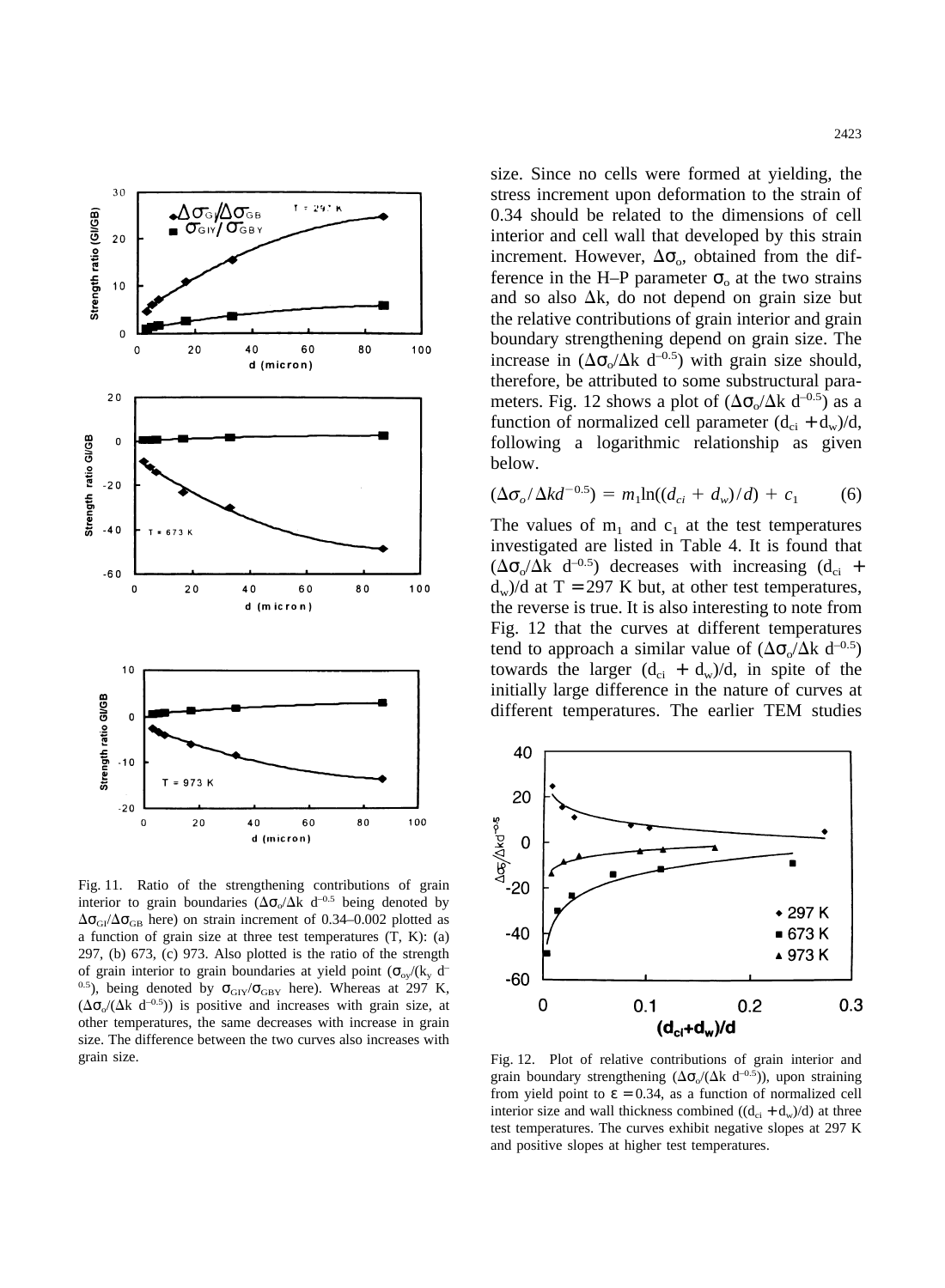2424

Table 4 Values of  $m_1$ ,  $c_1$  and  $\mathbb{R}^2$  in eq. (6) at different test temperatures

| Parameters                          | T(K)<br>297                | 673                  | 973                  |  |
|-------------------------------------|----------------------------|----------------------|----------------------|--|
| m <sub>1</sub><br>$\frac{c_1}{R^2}$ | $-5.49$<br>$-5.36$<br>0.88 | 9.69<br>8.91<br>0.95 | 3.47<br>4.32<br>0.95 |  |

[5,6] on substructural evolution in this material revealed at small strains a distinct structure near the grain boundaries and in the grain interior depending on test temperature. At ambient temperature, the dislocations were confined to the vicinity of the grain boundary, at intermediate temperatures the dislocations were spread into the grain interior and at high temperatures the dislocations rearranged to form walls. In spite of the very high dislocation densities developed upon deformation to the large strain of 0.34, Figs. 2 and 3, a somewhat similar trend appears to have prevailed. For example, at 297 K (Fig. 2(a,b) and 3(a,b)), the alternate dislocation-rich and dislocation-lean zones are found to constitute a carpettype structure, possibly the grain boundary vicinity still possessing the first layer of high dislocation density formed. As the dislocation density increases rapidly in the grain interior at 673 K, due to dynamic strain aging, the stress at this temperature may reach a critically high value to facilitate cross-slip, thus making the stress and thermal combination conducive to cell formation by dynamic recovery process (Fig.  $2(c,d)$  and  $3(c,d)$ ). At 973 K, it may be expected that the grain boundaries will have a tendency to act as a sink for dislocations once the critical dislocation density for dynamic recovery at this temperature is reached. Therefore, at this temperature the cells are not likely to form in the grain boundary vicinity but, instead, may form in the grain interior. It might be also possible that at the strains used here ( $\varepsilon$  = 0.34), the cell walls may start becoming the sites for dynamic recovery, making the cell-wall strengthening less effective. The effect of such structural evolution is also reflected in the nature of the stress–strain curves in Fig. 1, which reveal an increasing tendency for dynamic recovery as the

test temperature is increased. Such may be the reason that the nature of the  $(\Delta \sigma_{o}/\Delta k \, d^{-0.5})$  *vs* (d<sub>ci</sub> +  $d_w$ )/d plots is different at different test temperatures. In Fig. 12, the increasing contribution of grain interior strengthening with increasing cell dimensions may be due to higher dislocation density developed in the grain interior, rather than in the grain boundary vicinity, at  $T = 673$  and 973 K. On the other hand, the decreasing contribution at 297 K may be due to the relatively higher dislocation density in the vicinity of grain boundaries and lower dislocation density in the grain interior [5]. This is in conformity with the higher dislocation density in the grain interior under dynamic strain aging conditions at 673 K, and higher dislocation density or smaller cell sizes in the vicinity of grain boundaries at 297 K [6].

During plastic deformation at low temperatures, the strain in the polycrystalline material is achieved through the movement of dislocations, whose density also increases in the course of deformation. However, the same dislocations make the subsequent deformation more difficult. The grain boundaries provide resistance to movement of dislocations and hence the latter accumulate until their density becomes large enough to penetrate through the grain boundaries or activate some other dislocation sources in their vicinity [10]. The increase in dislocations near the grain boundary, known as geometrically necessary dislocations [11], provides compatibility between adjoining grains. Upon deformation to a large strain such as  $\varepsilon = 0.34$  used here, the higher dislocation density in the vicinity of grain boundaries  $(\rho_g)$  results in smaller cells near the grain boundaries and the lower dislocation density  $(\rho_s)$  in the grain interior, called statistically stored dislocations [11], results in larger cells. Such a gradient of increasing cell size from the grain boundary towards the grain interior was reported [6] in the fine-grained materials deformed at 297 K. However, in the beginning of deformation at  $T = 973$  K, the grain boundary vicinity was noticed [12] to be rather free from dislocations, with no sign of dislocation pile-ups. The increase in dislocation density during deformation results in an increase in stored energy of the materials. Based on the values of  $\rho_{\rm g}$  and  $\rho_{\rm s}$ , there will also be a gradient in stored energy, suggesting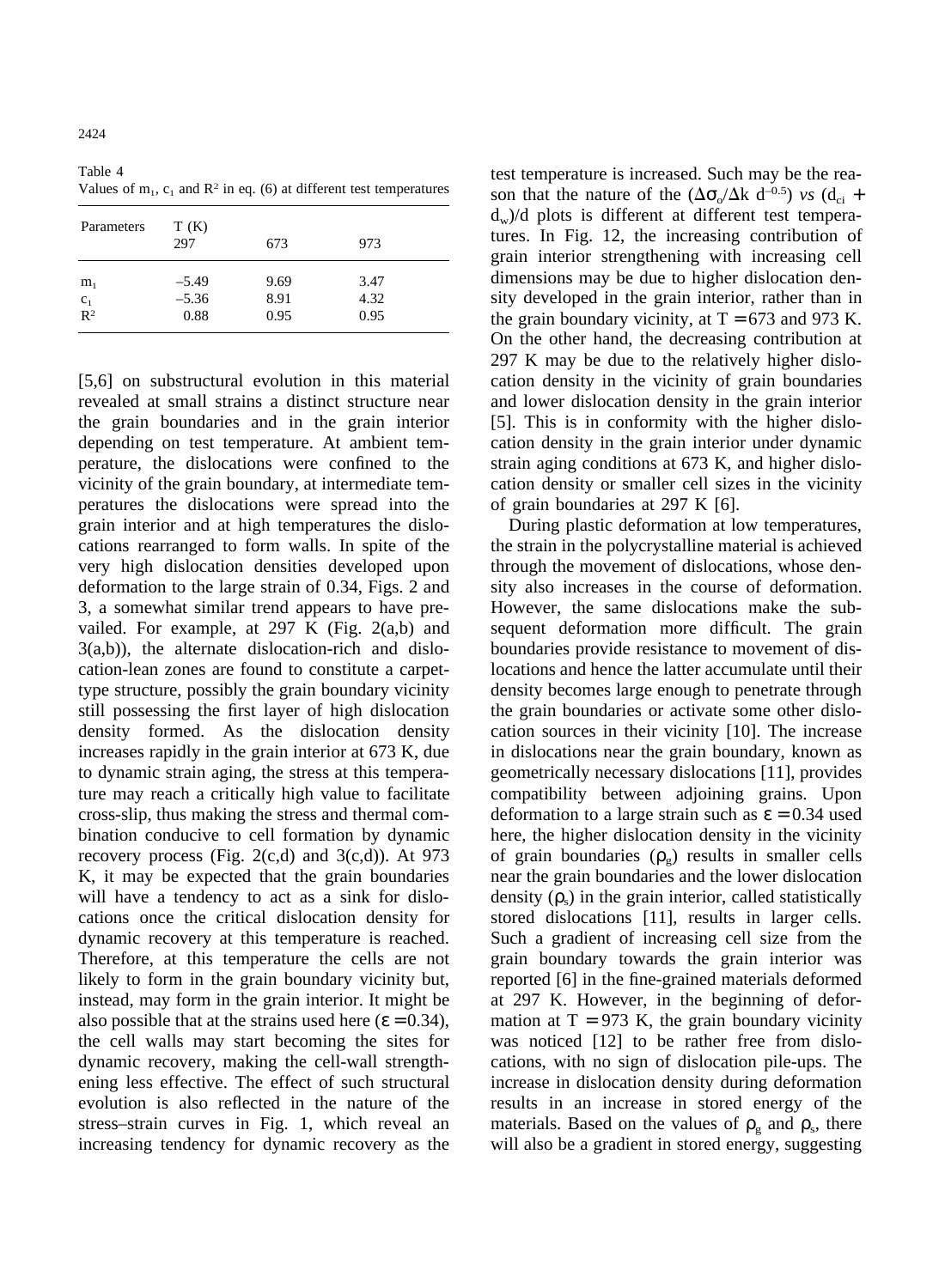a higher value in the vicinity of the grain boundary at  $T = 297$  K and a lower value at 973 K. The total stored energy  $(E_T)$  is given by [13,14]

$$
E_T = E_s + E_g = \alpha G b^2 (\rho_s + \rho_g) = E_s \tag{7}
$$

$$
+ K_1 d^{-1}
$$

where E is the stored energy and subscripts s and g represent statistically stored and geometrically necessary components respectively,  $\alpha$  (depending on the interaction between dislocations) and  $K_1$  are constants and G and b have their usual meanings. According to eq. (7), the smaller-grained materials will have higher stored energy and,  $\rho_{\rm g}$  being greater than  $\rho_s$  at T = 297 K,  $E_g$  will also be greater than E<sub>s</sub>. The higher dislocation density,  $\rho_{g}$ , resulting in a greater value of  $E<sub>g</sub>$ , will thus form smaller cells. The relationship between cell size and dislocation density is given by [15,16]:

$$
d_c = K/\rho_t^{0.5} \tag{8}
$$

where  $\rho_t$  is total dislocation density and K is a constant. According to the hypothesis of low-energy dislocation structure [17], those structures in equilibrium with the applied tractions are formed which most nearly minimize the stored energy. The local variation in cell size, in turn, influences the stress distribution ( $\tau \propto 1/d_c$ ,  $\tau$  being the shear stress) and, therefore, the structural gradient once evolved may persist following the principle of similitude [17– 19]. As such, increasing the stress by a factor of n will shrink the scale of the structure by the factor 1/n without altering the nature of its geometry. The larger dimension of wall thickness to cell interior, seen in Fig. 6(a), may be attributed to the continued dislocation gradient first at the grain boundaries, then at the first- and higher-order cell walls. The comparison of cell-wall and cell-interior size developed at different temperatures also revealed that at 973 K the cell-interior sizes were larger than the cell-wall thickness. This is suggested to be due to the annihilation of dislocations at the cell walls, as happened at grain boundaries for the small strain levels [12]. The separation of cell-interior and cellwall dimensions shows them to decrease with the increase in grain size but none of them are found to follow the type of grain-size dependence given in eq. (7). However, this supports another fact that the formation of cell structure is only slightly dependent on the original grain size [20]. The plot of normalized cell parameters  $(d_{ci}/d \text{ and } d_w/d)$  as a function of grain size, on the other hand, reveals a definite trend. This leads to a suggestion that the nature of substructural evolution rather than the substructure per se is sensitive to grain size; similar to that  $d\sigma$  (or the work-hardening rate  $d\sigma/d\varepsilon$ ) is more appropriate than  $\sigma$  in understanding the flow mechanism [21].

The mechanisms of cell formation and partitioning of dislocations between cell interior and cell walls are still the subject of research [22,23]. Zaiser et al. [23] summarized that dislocation cell formation is representative of non-equilibrium system where "entropy wins over energy" [24], rather than being guided by the evolution of "low-energy dislocation structures" [25]. Generally, the dislocations seen upon large strain deformation are of mixed type. The higher stored energy due to generation of dislocations during deformation is reduced by cross-slip of groups of dislocations, which produce relaxed dislocation structures. Whereas the screw components of the dislocations coming from the oppositely located dislocation sources get annihilated in the cell interior, their edge components get plated to form cell walls [7,22], leading to a higher dislocation density in the cell wall. However, it should be pointed out here that the character of dislocations in the cell wall may not remain simply of the edge type when multiple slip occurs. On the basis of the higher dislocation density in the cell wall than that in the cell interior, in type 316 stainless steel [26], the cell walls were shown to be about twice as strong as the cell interiors. In Fig. 7, it is seen that both the wall thickness and the cell interior size are interrelated. This is probably the reason that the strength increment by straining to 34% can be related well to any of the cell parameters (Figs. 8–10) here. However, the measurement of dislocation densities in the cell interior and cell walls would give better insight about their relative contributions to deformation. In the absence of such data, it is reasonable to assume that the strength of the cell wall is twice the strength of the cell interior, as it was analyzed to be the case in the 316 stainless steel [26]. Whereas at the yield point the grain boundaries and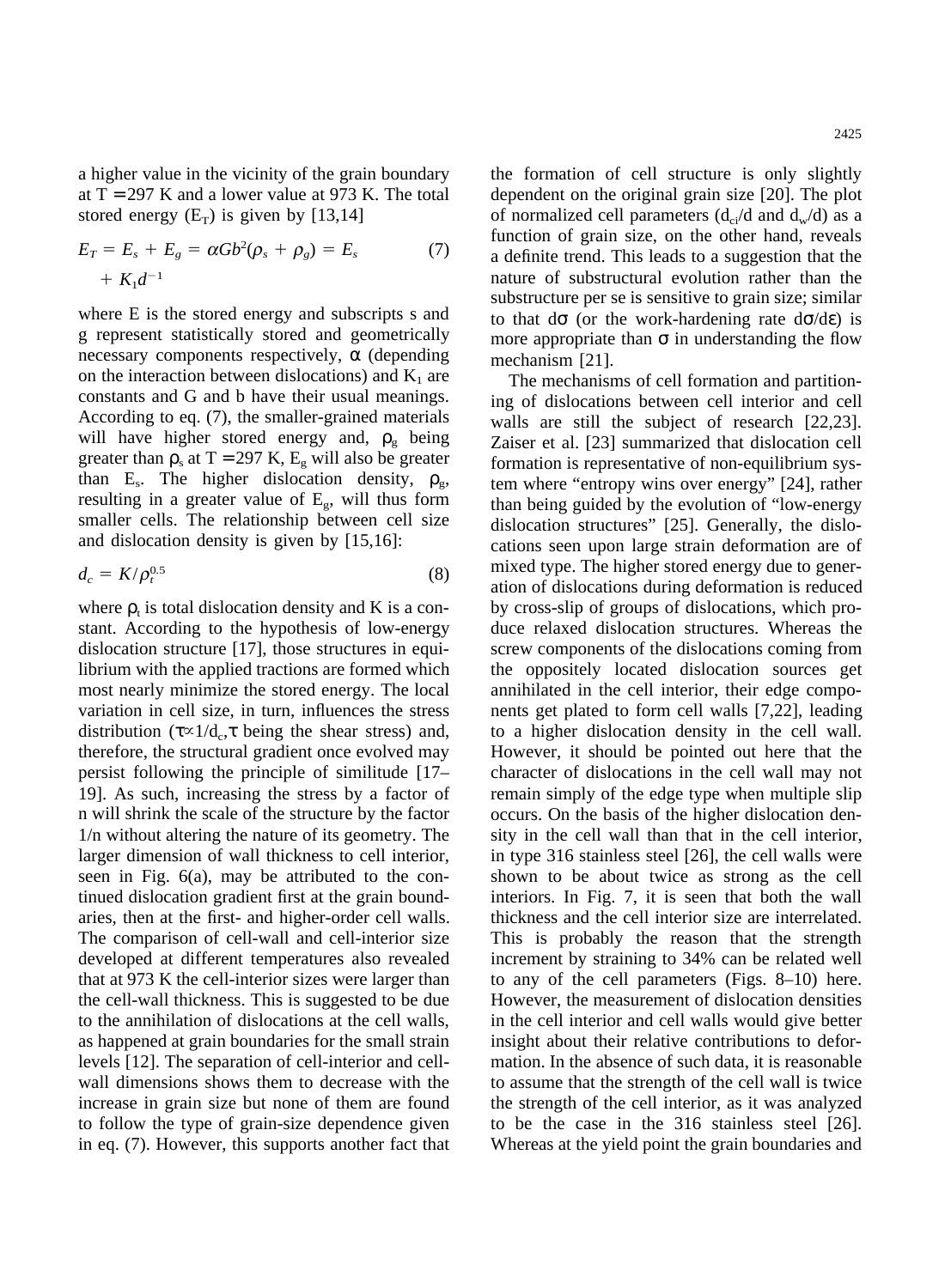grain interior can account for the strength of polycrystalline materials, on development of cell structure at  $\epsilon = 0.34$ , the cell wall and cell interior will contribute further strengthening. If it is assumed that the strength of the cell interior at a large strain is comparable to that of the grain interior at yield point, then  $\Delta\sigma_0$  in eq. (6) can be expressed as follows:

$$
\Delta \sigma_o = 2f_w \sigma_{oy} + (1 - f_w) \sigma_{oy} \tag{9}
$$

or

$$
\Delta \sigma_o = (1 + f_w) \sigma_{oy} \tag{9a}
$$

Here,  $f_w$  is the volume fraction of the cell wall. However, the difference in dislocation densities in the cell wall and cell interior introduces some internal stress, which in turn can influence  $f_{w}$ . Now, eq. (5) can be rewritten as

$$
\Delta \sigma = (1 + f_w)\sigma_{oy} + \Delta k d^{-0.5}
$$
 (5a)

This equation suggests that strengthening due to substructural evolution, viz., comprising of cell interior and cell wall  $(f_w = (d_w)/(d_w + d_{ci}))$ , and grain interior resistance ( $\sigma_{ov}$ ) mutually balance so as to result in a constant value of  $\Delta\sigma_0$  that is independent of grain size. In fact, for the strain increment of 0.34–0.002,  $f_w$  obtained at different temperatures were jointly determined to be independent of grain size. Equation (5a) can be used to estimate the value of  $f_w$  from the Hall–Petch data, but it was found to be unrealistically larger than the one experimentally obtained. For example, at the test temperature of 297 K,  $f_w = 1.65$  was estimated from eq. (5a) against the experimental value of 0.61. Such a deviation might result from the following sources:

- 1. the ratio of the strengths of the cell wall to the cell interior assumed here ( $\sigma_w = 2\sigma_c$ ),
- 2. the strengths of the cell interior taken to be comparable with the strength of the grain interior at yield point,
- 3. histograms of cell parameters not considered for their distributed effects on strengthening. The smaller cell sizes and larger cell wall thickness rather than the average sizes may be more effective resistance to dislocation motion. This is because the cell walls are much weaker barriers

than the grain boundaries, and only when the cell size is very small can large proportion of cell walls surpass the grain boundary strengthening contribution.

### **5. Conclusions**

The flow stress follows the Hall–Petch type relationship in type 316L stainless steel. However, the stress increment between yield point and 34% strain increases with grain size at 673 and 973 K but decreases at 297 K, due to the difference in the nature of dislocation and cell structure in the vicinity of grain boundaries and in the grain interior. Due to the cell formation at large strains, the grain interior contributes to strengthening of polycrystalline materials more than the contribution from grain boundaries. The cell wall thickness is found to be larger than the cell interior size; and the two together affect the nature of relative contributions of grain interior and grain boundaries to polycrystalline strengthening. The maximum grain interior strengthening occurs at 673 K because dynamic strain aging at this temperature results in higher dislocation density to create finer cell sizes and thicker cell walls.

## **References**

- [1] Hall EO. Proc Phys Soc London 1951;B64:747.
- [2] Petch NJ. J Steel Inst 1953;174:25.
- [3] Courtney TH. Mechanical behavior of materials. Singapore: McGraw-Hill Publishing Co., 1990.
- [4] Young CM, Sherby OD. J Iron Steel Inst 1973;211:640.
- [5] Kashyap BP, McTaggart K, Tangri K. Phil Mag A 1988;57:97.
- [6] Kashyap BP, Tangri K. Acta Metall Mater 1995;43:3971.
- [7] Nix WD, Gibeling JC, Hughes DA. Metall Trans A 1985;6A:2215.
- [8] Mughrabi H, Ungar T, Kienle W, Wilkens M. Phil Mag A 1986;53:793.
- [9] Neuhaus R, Schwink C. Phil Mag A 1992;65:1463.
- [10] Meyers MA, Chawla KK. Mechanical metallurgy: principles and applications. Englewood Cliffs, New Jersey: Prentice-Hall Inc., 1984.
- [11] Ashby MF. Phil Mag 1970;21:399.
- [12] McTaggart, K., MSc Thesis, University of Manitoba, Winnipeg, 1987.
- [13] Baker I, Liu L, Mandal D. Scr Metall Mater 1995;32:167.